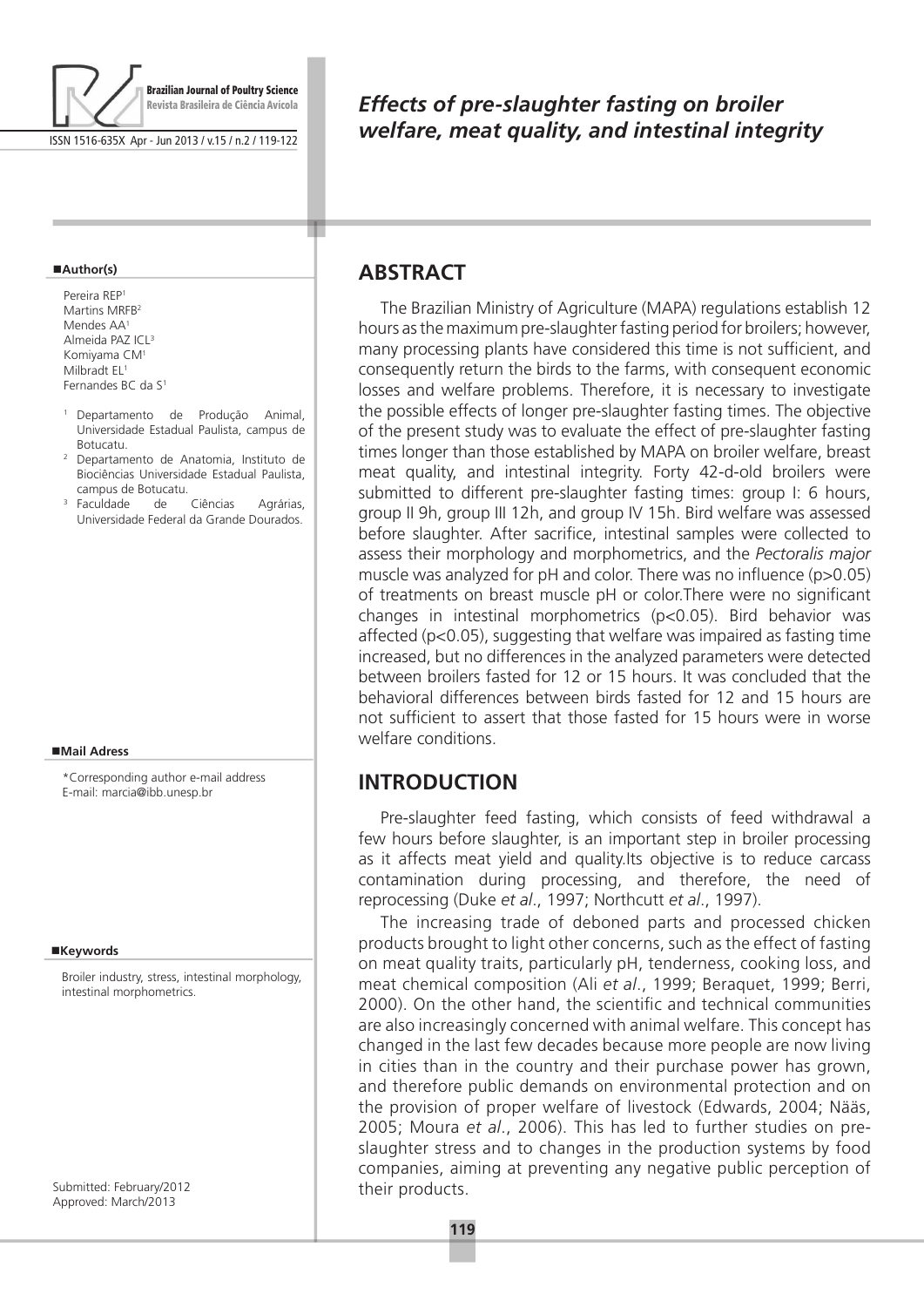

The intestinal epithelium is especially influenced by the absence of food. For instance, villus height is significantly reduced after 24h fasting (Yamauchi *et al*., 1996; Maiorka *et al*., 2002). In the study of Shamoto & Yamauchi (2000), broiler villus height was reduced after 72h fasting, and significantly increased three hours after refeeding.

Considering that the regulation of the Brazilian Ministry of Agriculture (MAPA) demands no more than 12h fasting, the knowledge on the effects of longer fasting periods on broiler welfare, meat quality, and intestinal wall integrity should be very useful.

## **Materials and Methods**

In the experimental poultry house of the School of Veterinary Medicine and Animal Science (FMVZ) of UNESP, Botucatu, Brazil, 200 male Cobb broilers were housed at an average density of 30kg/m<sup>2</sup>. Water was supplied ad libitum until catching, and feed was offered until the beginning of the fasting period.

At 42 days of age, 40 birds were taken in specific transport crates to FMVZ experimental processing plant, and were distributed in four groups of 10 birds submitted to four different pre-slaughter fasting times:group I: 6 hours, group II: 9 hours, group III: 12 hours, and group IV: 15 hours. During lairage, broiler behavior was monitored every three hours. At the end of the fasting times, birds were electrically stunned and bled by cutting the jugular vein and carotid artery. Carcasses were scalded, eviscerated, and chilled.

Welfare was assessed in the lairage area of the experimental processing plant.Birds were remained in the transport crates at a density of 10 per cage during the welfare assessment. Crates were protected from direct sunlight, and environmental temperature ranged between 17 and 26°C. Welfare was assessed by observation of bird behavior, and the activities performed during 10 minutes were recorded for each fasting time (6, 9, 12, and 15 hours). Observations were plotted in frequency histogram, which showed the respective proportion of time used for the following behaviors: thermoregulation (panting), active or inactive (standing or sitting), distressed, excessive chirping. It must be noted that sitting, standing, and distressed can only be performed by the bird one at the time. Distressed in this study was considered when the birds does not keep standing or sitting, demonstrating discomfort with the situation, according to the methodology adapted from Campos (2000).

#### *Effects of pre-slaughter fasting on broiler welfare, meat quality, and intestinal integrity*

Breast meat pH was determined directly using a pH meter (Sentron, model 1001) coupled to a probe (Sentron, type LanceFET, model 1074001) with thin penetrating tip inserted 0.5-1.0cm below the surface of the left side of the breast muscle (*Pectoralis major*). This measurement was performed in all carcasses of all treatments two hours *post-mortem.*

Breast meat color was measures using a spectrophotometer (Konica Minolta CR 400, CIELab system) to determine L\* (luminosity), a\* (redness), and b\* (yellowness) values inThree different points of the ventral surface and in the middle of the cranial section of the *Pectoralis major.* Breast meat was exposed to the air for 30 min before color measurements, as proposed by Van Laack *et al*. (2000).

Segments measuring approximately 2 cm were collected from the duodenum, jejunum, and cecum and immersed in Bouin solution for 24 h, according to the specifications of McManus & Mowry (1960). After being fixed and sectioned, the material was dehydrated by immersion in graded series of alcohol, cleared by three passages in xylol, and embedded in Polyfinparaplast. Tissues were cut with the aid of an automatic microtome (Leica, RM-2145) to obtain 4-µm thick cuts in a semi-serial sequence of a 30µm cut. Tissue sections were stained with periodic acid Schiff (PAS) and Masson trichrome stains, according to the methodology of McManus & Mowry (1960) and Behmer *et al*. (2003). Mucosa, submucosa, muscularis mucosa (circular internal and longitudinal external layers) and serosa thickness of the collected intestinal segments were determined by image analysis with the aid of an image-capture software program (Leica Qwin Lite 3.0). Five measurements were performed per layer.

Welfare data were submitted to analysis of variance for non-parametric data using the SAEG (1998) statistical package, and means were compared to the Mann Whitney test at 5% significance level.

The other results were submitted to analysis of variance using SAS (2004) statistical package. Means were compared by the test of Tukey, using the General Linear Models (GLM) procedure) at 5% significance level.

### **Results and Discussion**

Fasting time influenced (p<0.05) the evaluated behaviors, suggesting worse welfare as fasting time increased (Table 1). Other studies reported that broiler stress is directly proportional to fasting time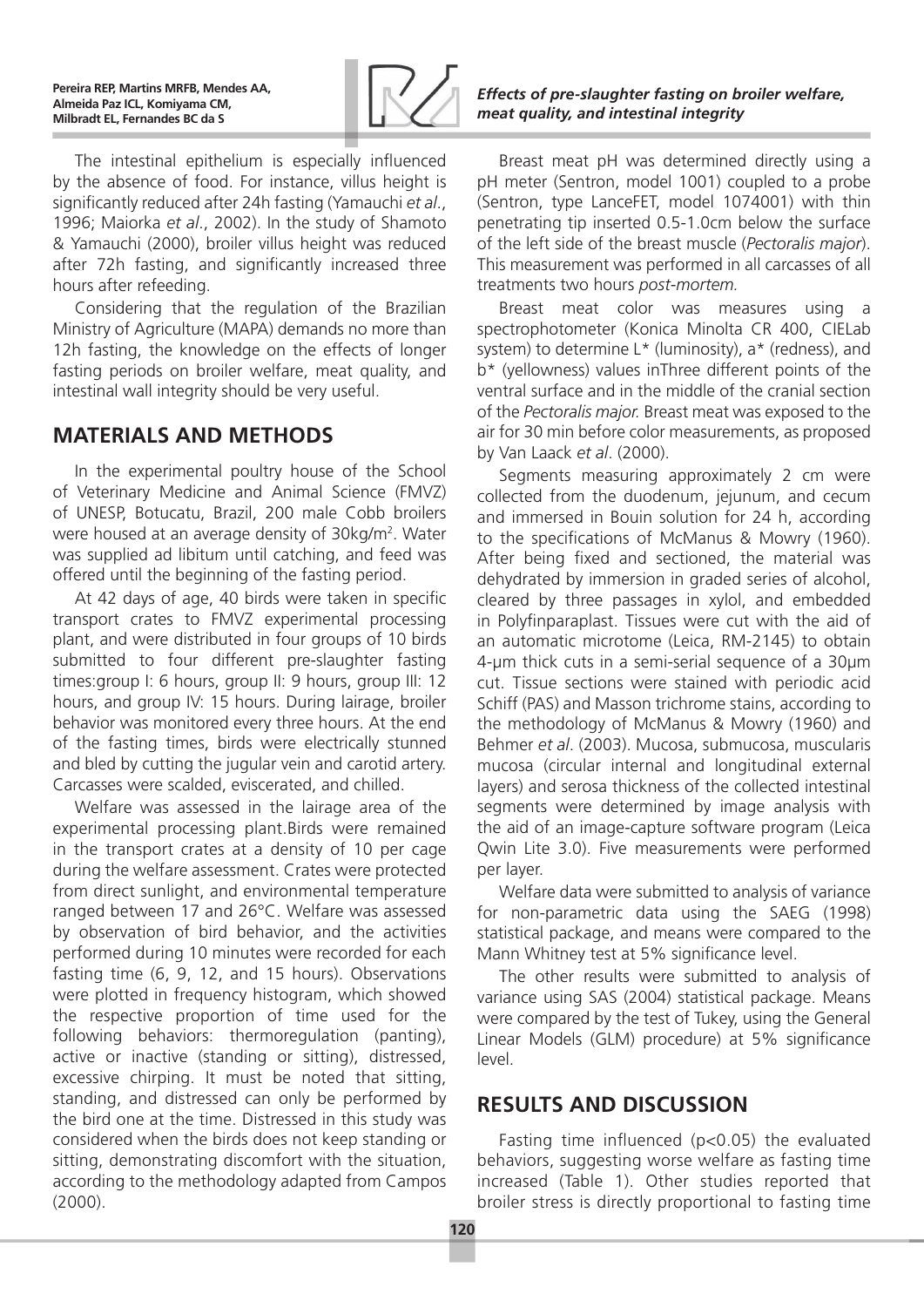

#### **Table 1 -** Broiler behavior in lairage.

|      |          | Standing       |                 | Sitting |      | Panting        |                 | Feather-pecking |                | Chirping       |                 | Distressed     |                 |
|------|----------|----------------|-----------------|---------|------|----------------|-----------------|-----------------|----------------|----------------|-----------------|----------------|-----------------|
| Time | N. birds | n              | $\%$            | n       | $\%$ | n              | $\%$            | n.              | $\%$           | n              | $\%$            | n              | $\%$            |
| 6h   | 40       | 8              | 20a             | 32      | 80 b | 0              | 0 с             | $\overline{0}$  | 0 с            |                | 5 b             | 0              | 0 с             |
| 9h   | 30       | $\overline{4}$ | 13 <sub>b</sub> | 22      | 73ab | $\overline{0}$ | 0 <sub>c</sub>  | $\overline{0}$  | 0 <sub>c</sub> | 3              | 10 <sub>b</sub> | $\overline{4}$ | 13 <sub>b</sub> |
| 12h  | 20       | 2              | 10 <sub>b</sub> | 12      | 60 a | 3.             | 15a             |                 | 5 b            | $\overline{4}$ | 20 <sub>b</sub> | 6              | 30 a            |
| 15h  | 10       | $\overline{0}$ | 0 <sub>c</sub>  | 5       | 50a  |                | 10 <sub>b</sub> | 3               | 30a            | 7              | 70 a            | 5              | 50a             |

Means followed by different letters in the same row are statistically different by the test of Mann Whitney (p<0.05).

(Mendes, 2001; Northcutt *et al*., 2003; Castro *et al*., 2008). In the present study, with 15 h of fasting, no birds were standing, there was a higher incidence of feather pecking, and chirping was more intense, suggesting that birds were distressed. However, the percentage of birds sitting and distressed was not different between 12 and 15 h of fasting. Behavioral adjustments occur faster than physiological adjustments, and therefore behavioral changes are reliable indicators of animal welfare. Agonistic behaviors, such as feather-pecking, as defined by Cast (1997), Martrenchar *et al*. (2000), and Marx *et al*. (2001), are associated to stress situations. Birds increasingly displayed agonistic behavior as fasting time increased, corroborating the hypothesis that welfare worsens as fasting time increases. However, this parameter was not different (p>0.05) between broilers fasted for 12 or 15 h.

There was no effect of treatment on breast meat pH (6h: 6.19 ± 0.04; 9h: 6.27 ± 0.04; 12h: 6.21  $\pm$  0.04; 15h: 6.28  $\pm$  0.04; p > 0.1), a\* (6h: 2.98  $\pm$ 0.39; 9h: 2.73 ± 0.39; 12h: 2.82 ±0.39; 15h: 3.26 ± 0.39; p > 0.1) e  $b*$  (6h: 1.04  $\pm$  0.41; 9h: 2.47  $\pm$  0.41; 12h: 1.34  $\pm$  0.41; 15h: 1.38  $\pm$  0.41; p > 0.1) values. However, L\* value was higher with 9h of fasting compared with the other fasting times (6h: 44.77  $\pm$  1.00a; 9h: 49.07  $\pm$  1.00b; 12h: 45.00  $\pm$  1.00a; 15h: 45.24 ± 1.00ab; p< 0.05). Nevertheless, all determined L\* values are within the range considered normal in literature, according to the chicken meat classification of Allen *et al*. (1998) in pale (L\*>50.0) or dark (L\*<45.0) or of Qiao *et al*. (2001), in pale  $(L* > 53)$ , dark  $(L* < 46)$ , or normal  $(46 > L* < 53)$ . Differently from the present results, Castro *et al*. (2008), evaluating the effect of different fasting times (3, 6, 9, 12, 15, or 18h) on the breast meat of broilers reared in conventional systems, observed that L\* values decreased as fasting time increased, despite the lack of statistical difference (p>0.05).

| Table 2 - Breast meat pH and color $(L^*, a^*, b^*)$ values of |
|----------------------------------------------------------------|
| broilers submitted to different ante-mortem fasting times.     |

|       | <b>Treatments (fasting times)</b> |                                  |                      |                        |  |  |  |  |
|-------|-----------------------------------|----------------------------------|----------------------|------------------------|--|--|--|--|
|       | 6h                                | 9h                               | 12 <sub>h</sub>      | 15h                    |  |  |  |  |
| рH    | $6.19 \pm 0.04$                   | $6.27 \pm 0.04$                  | $6.21 \pm 0.04$      | $6.28 \pm 0.04$        |  |  |  |  |
| $L^*$ | 44.77 $\pm$<br>1.00a              | 49.07 $\pm$<br>1.00 <sub>b</sub> | $44.92 \pm$<br>1.00a | $45.24 \pm 1.00$<br>ab |  |  |  |  |
| a*    | $2.98 \pm 0.39$                   | $2.73 \pm 0.39$                  | $2.82 \pm 0.39$      | $3.26 \pm 0.39$        |  |  |  |  |
| $b*$  | $1.04 \pm 0.41$                   | $2.47 \pm 0.41$                  | $1.34 \pm 0.41$      | $1.38 \pm 0.41$        |  |  |  |  |

Means followed by the same letter are not different by the test of Tukey (P<0.05).

There was no effect (p>0.05) of treatments (6h, 9h, 12h, 15h *ante-mortem* fasting) on duodenum (6h: 944.6; 9h: 932.5; 12h: 1010.0 and 15h: 957.9), jejunum (6h: 946.7; 9h: 944.2; 12h: 991.9 and 15h: 992.1) or cecum (6h: 419.9; 9h: 447.1; 12h: 443.1; 15h: 445.7) villi height (Fig 1, 2, and 3; Table 3). It must be noted that mucosa thickness affects villus height. Mucosa thickness in the evaluated intestinal segments is presented in Table 4. These results are consistent with the findings of Thompson & Applegate (2006), who observed that there are villi height, crypt depth, and cell migration and proliferation changes in the intestinal segments of birds submitted to long fasting times (< 24 h), but these changes are not evident when short fasting times (< 24 h) are applied. Duodenum and jejunum villi heights measured in the present study was consistent with those reported by Mitchel and Carlisle (1992) and Okamoto *et al*. (2009) of 938 μm, in average, in the jejunum and by Smith *et al*. (1990), of 1310 μm and 850 μm in the duodenum of broilers selected for fast growth and non-selected broilers, respectively.

The absence of villi height differences among broilers submitted to different pre-slaughter fasting times in the present experiment indicates that there was a balance between two cytological events (cell renewal and cell loss due to sloughing), suggesting that digestion, absorption, and intestinal integrity were not influenced by any of the fasting times, including 15 h of fasting (Figures 1, 2, and 3)